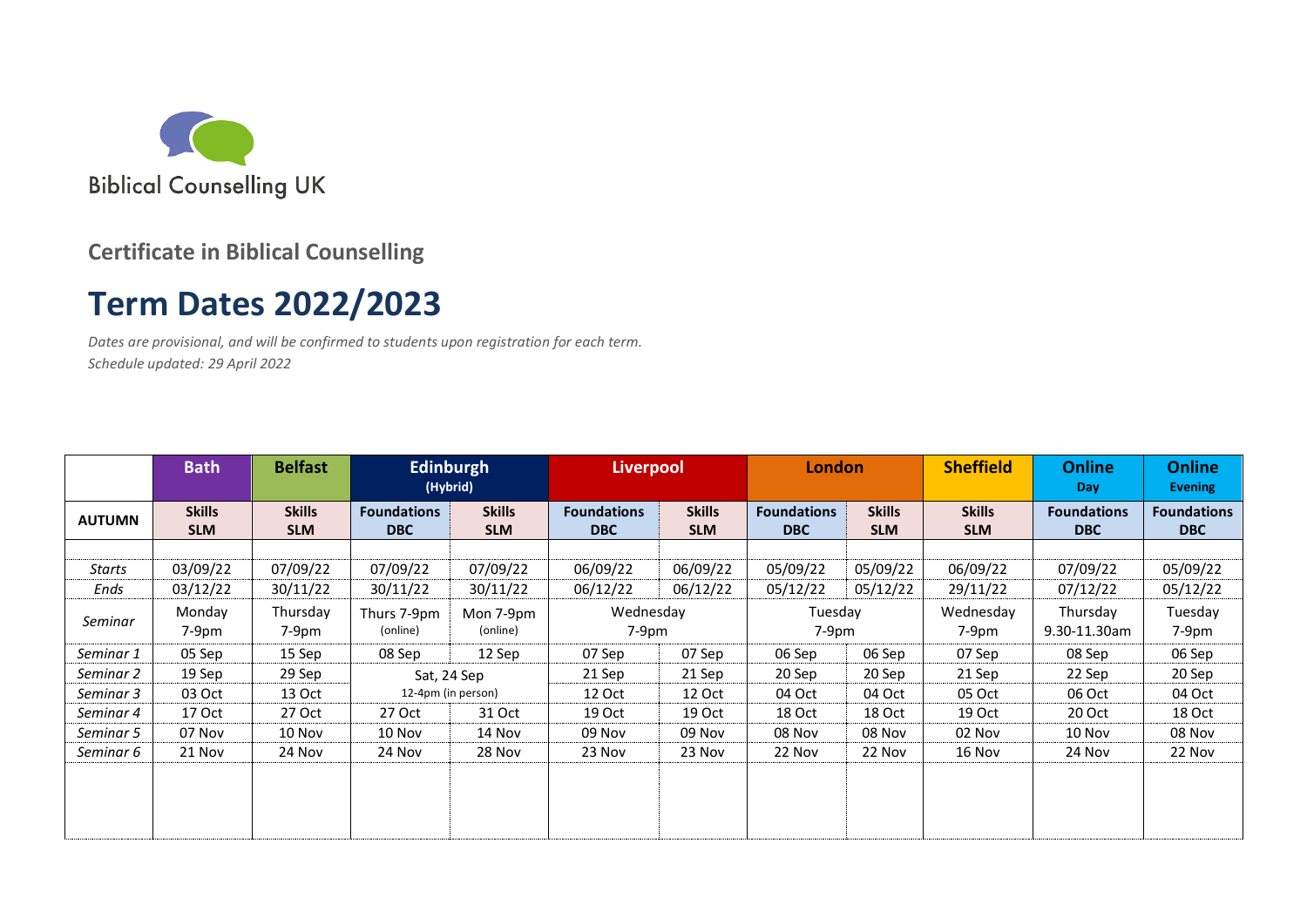|               | <b>Bath</b>   | <b>Belfast</b> | (Hybrid)                | <b>Edinburgh</b> | <b>Liverpool</b>   |               | London             |               | <b>Sheffield</b> | <b>Online</b><br>Day | <b>Online</b><br><b>Evening</b> |
|---------------|---------------|----------------|-------------------------|------------------|--------------------|---------------|--------------------|---------------|------------------|----------------------|---------------------------------|
|               | <b>Skills</b> | <b>Skills</b>  | <b>Foundations</b>      | <b>Skills</b>    | <b>Foundations</b> | <b>Skills</b> | <b>Foundations</b> | <b>Skills</b> | <b>Skills</b>    | <b>Foundations</b>   | <b>Foundations</b>              |
| <b>SPRING</b> | <b>MCO</b>    | <b>MCO</b>     | <b>HRE</b>              | <b>MCO</b>       | <b>HRE</b>         | <b>MCO</b>    | <b>HRE</b>         | <b>MCO</b>    | <b>MCO</b>       | <b>HRE</b>           | <b>HRE</b>                      |
|               |               |                |                         |                  |                    |               |                    |               |                  |                      |                                 |
| <b>Starts</b> | 07/01/23      | 04/01/23       | 04/01/23                | 04/01/23         | 03/01/23           | 03/01/23      | 02/01/23           | 02/01/23      | 03/01/21         | 04/01/23             | 02/01/23                        |
| Ends          | 01/04/23      | 29/03/23       | 05/04/23                | 05/04/23         | 28/03/23           | 28/03/23      | 27/03/23           | 27/03/23      | 28/03/23         | 29/03/23             | 27/03/23                        |
|               | Monday        | Thursday       | Thurs 7-9pm             | Mon 7-9pm        | Wednesday          |               | Tuesday            |               | Wednesday        | Thursday             | Tuesday                         |
| Seminar       | 7-9pm         | 7-9pm          | (online)<br>(online)    |                  | 7-9pm              |               | 7-9pm              |               | 7-9pm            | 9.30-11.30am         | 7-9pm                           |
| Seminar 1     | 09 Jan        | 12 Jan         | 12 Jan                  | 16 Jan           | 11 Jan             | 11 Jan        | 10 Jan             | 10 Jan        | 11 Jan           | 12 Jan               | 10 Jan                          |
| Seminar 2     | 23 Jan        | 26 Jan         | 26 Jan                  | 30 Jan           | 25 Jan             | 25 Jan        | 24 Jan             | 24 Jan        | 25 Jan           | 26 Jan               | 24 Jan                          |
| Seminar 3     | 06 Feb        | 09 Feb         | 09 Feb                  | 13 Feb           | 08 Feb             | 08 Feb        | 07 Feb             | 07 Feb        | 08 Feb           | 09 Feb               | 07 Feb                          |
| Seminar 4     | 20 Feb        | 23 Feb         | Sat, 04 Mar             |                  | 22 Feb             | 22 Feb        | 21 Feb             | 21 Feb        | 22 Feb           | 23 Feb               | 21 Feb                          |
| Seminar 5     | 06 Mar        | 09 Mar         | 12-4pm (in person)      |                  | 08 Mar             | 08 Mar        | 07 Mar             | 07 Mar        | 08 Mar           | 09 Mar               | 07 Mar                          |
| Seminar 6     | 20 Mar        | 23 Mar         | 30 Mar                  | 03 Apr           | 22 Mar             | 22 Mar        | 21 Mar             | 21 Mar        | 22 Mar           | 23 Mar               | 21 Mar                          |
|               |               |                |                         |                  |                    |               |                    |               |                  |                      |                                 |
|               |               |                | <b>Foundations</b>      |                  | <b>Foundations</b> |               | <b>Foundations</b> |               |                  | <b>Foundations</b>   | <b>Foundations</b>              |
| <b>SUMMER</b> |               |                | <b>CLC</b>              |                  | <b>CLC</b>         |               | <b>CLC</b>         |               |                  | <b>CLC</b>           | <b>CLC</b>                      |
|               |               |                |                         |                  |                    |               |                    |               |                  |                      |                                 |
| <b>Starts</b> |               |                | 19/04/23                |                  | 18/04/23           |               | 17/04/23           |               |                  | 19/04/23             | 17/04/23                        |
| Ends          |               |                | 12/07/23                |                  | 11/07/23           |               | 10/07/23           |               |                  | 19/07/23             | 17/07/23                        |
|               |               |                | Thurs 7-9pm             |                  | Wednesday          |               | Tuesday            |               |                  | Thursday             | Tuesday                         |
| Seminar       |               |                | (online)                |                  | 7-9pm              |               | 7-9pm              |               |                  | 9.30-11.30am         | 7-9pm                           |
| Seminar 1     |               |                | 04 May                  |                  | 26 Apr             |               | 25 Apr             |               |                  | 27 Apr               | 25 Apr                          |
| Seminar 2     |               |                | 18 May                  |                  | 10 May             |               | 09 May             |               |                  | 11 May               | 09 May                          |
| Seminar 3     |               |                | Sat, 03 June            |                  | 24 May             |               | 23 May             |               |                  | 25 May               | 23 May                          |
| Seminar 4     |               |                | $12-4pm$<br>(in person) |                  | 07 Jun             |               | 06 Jun             |               |                  | 15 Jun               | 13 Jun                          |
| Seminar 5     |               |                | 15 Jun                  |                  | 21 Jun             |               | 20 Jun             |               |                  | 29 Jun               | 27 Jun                          |
| Seminar 6     |               |                | 29 Jun                  |                  | 05 Jul             |               | 04 Jul             |               |                  | 13 Jul               | 11 Jul                          |